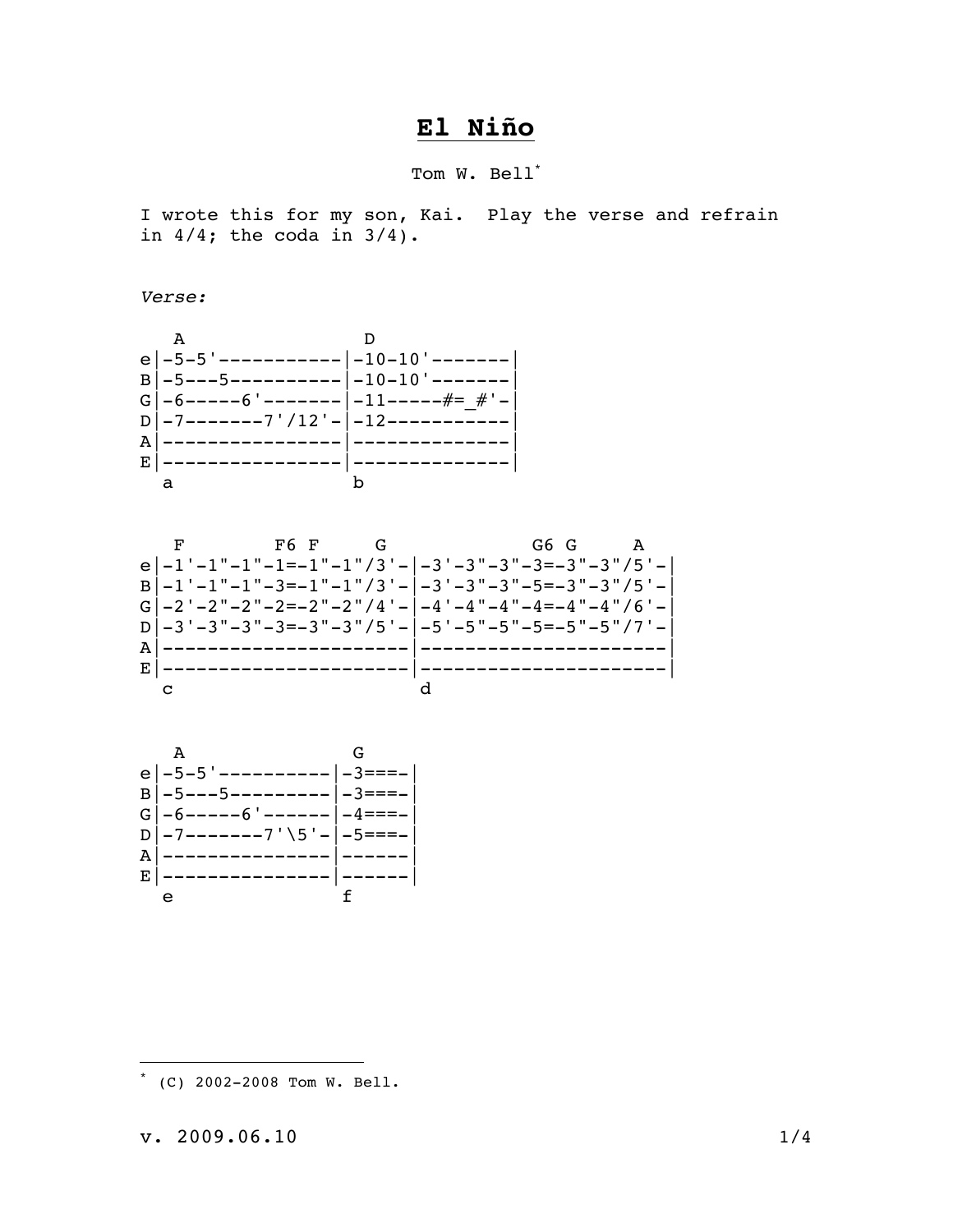

(Repeat a-h.)

Refrain:



(Repeat k-n.)

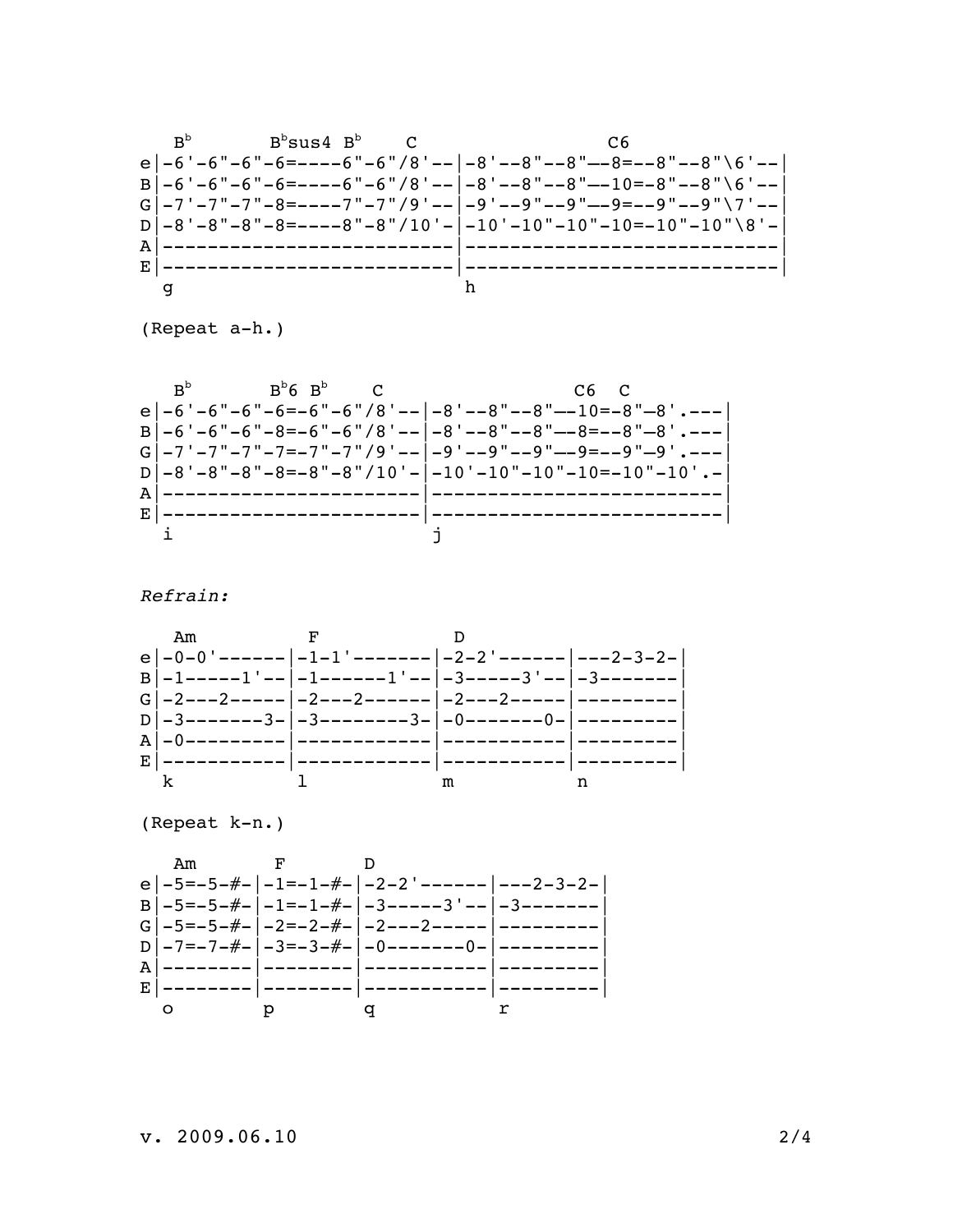

(Repeat x-aa)